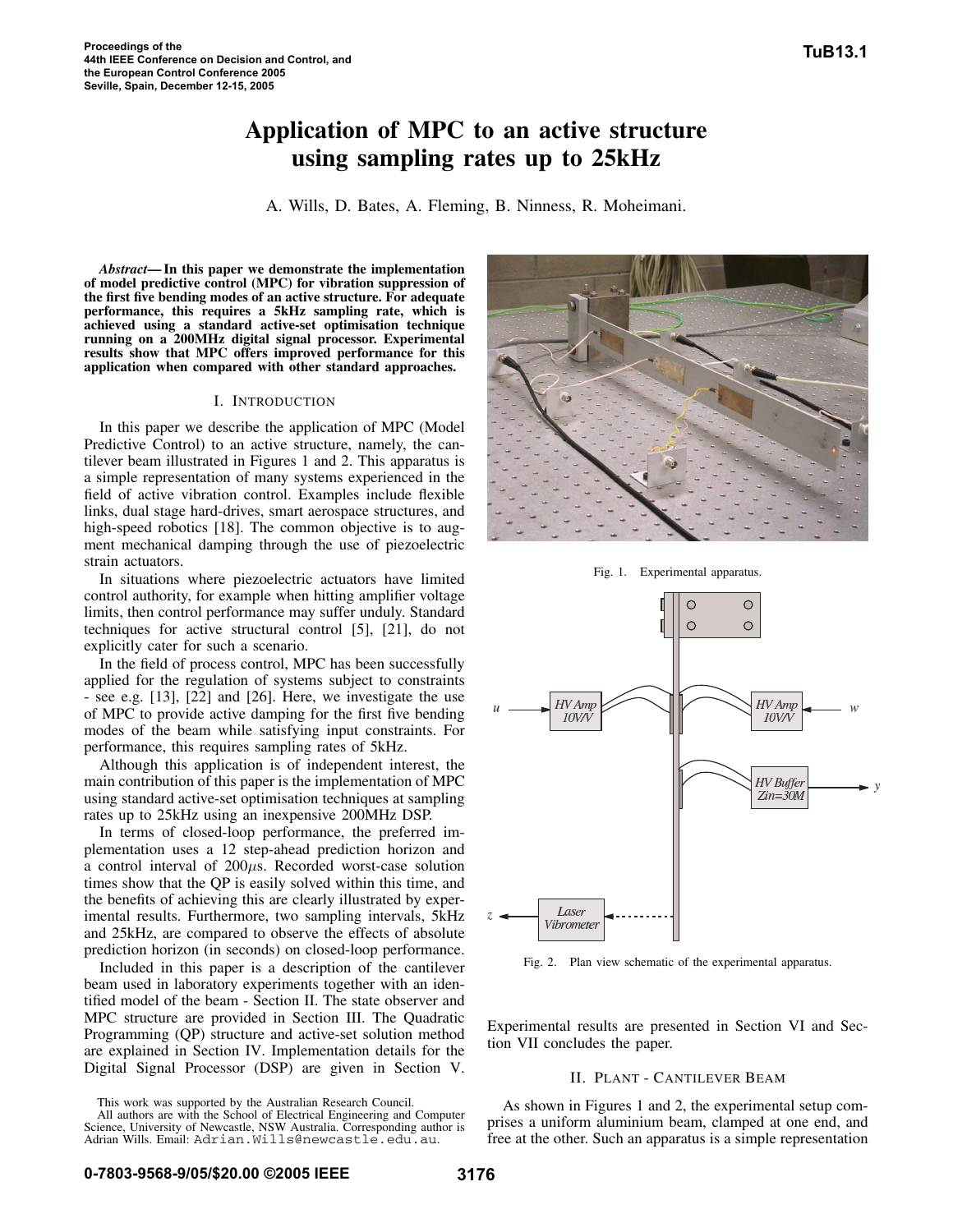

Fig. 3. Magnitude (dB) frequency response of identified beam model versus measured frequency response

of many systems experienced in the field of active vibration control.

Although six piezoelectric transducers are bonded to the front and rear surfaces, only three patches are required in this application. Remaining patches are short circuited to isolate their response from the structural dynamics.

The beam is 550mm in length, 3mm in thickness, and 50mm in width. The transducer centers are mounted 55 and 215mm from the clamped base. All transducers are manufactured from *Physik Instrumente* PIC151 piezoelectric ceramic and are 50mm in length, 25mm in width, and 0.25mm in thickness.

The disturbance and control signals,  $w$  and  $u$  respectively, are applied through high-voltage amplifiers to the base patches. The location of these patches, over an area of high modal strain, affords sufficient authority over all structural modes. The mechanical strain at the beam center, acquired by buffering the induced open-circuit transducer voltage, is utilised as the feedback variable  $y$ . For the purpose of performance analysis, a Polytec Laser Vibrometer is employed to measure the tip velocity.

## *A. System Identification*

The frequency domain class of subspace algorithms [15] has proven useful for the identification of high-order multivariable resonant structural and acoustic systems [16]. By applying a periodic chirp to each input successively (while zeroing the remaining input), a matrix of SISO frequency response measurements can be constructed. A total of 908 FFT points from the experimental system were utilised to identify a 14 state two-input two-output model<sup>1</sup>. A satisfactory fit in the frequency domain can be observed in Figure 3.

For the purposes of control, only the transfer function between input  $u$  and voltage measurement  $y$ , and the transfer function between disturbance  $\omega$  and measurement y are considered. The corresponding discrete-time state-space relationship between  $u, \omega$  and  $y$  is given by

$$
\xi_{t+1} = A_p \xi_t + B_u u_t + B_\omega \omega_t,
$$
  
\n
$$
y_t = C_p \xi_t + D_u u_t + D_\omega \omega_t + \nu_t.
$$

 $<sup>1</sup>$ An implementation of McKelveys algorithm [15] is freely available by</sup> contacting Andrew.Fleming@newcastle.edu.au.

In order to adequately observe and control the highfrequency content of  $y$ , sample rates of 5kHz (approximately 10 times the frequency of the highest mode under consideration) and 25kHz are tested. Comparisons are provided in Section VI.

The disturbance  $\omega_t$  and measurement noise  $\nu_t$  are assumed to be Gaussian distributed with zero mean and respective covariances of  $\sigma_{\omega}$  and  $\sigma_{\nu}$  with no cross-covariance, i.e.

| $\begin{bmatrix} \omega_t \\ \nu_t \end{bmatrix} \sim \mathcal{N}\left(\begin{bmatrix} 0 \\ 0 \end{bmatrix}, \begin{bmatrix} \sigma_\omega & 0 \\ 0 & \sigma_\nu \end{bmatrix}\right).$ |  |  |
|-----------------------------------------------------------------------------------------------------------------------------------------------------------------------------------------|--|--|

#### III. OBSERVER AND MPC STRUCTURE

In this application, we are interested in rejecting disturbances  $\omega$  using feedback control between the measurement  $y$  and input  $u$ . An important consideration is that the control action  $u$  has limited authority due to voltage bounds on the amplifier. Although this presents an ideal situation for using MPC it is challenging in light of the desired sample rates of 5kHz and 25kHz (i.e. sample intervals of  $200\mu s$  and  $40\mu s$ ) respectively).

In what follows we provide some background material on MPC and the specific structure used in this application. More detail on MPC can be found in many surveys including those by [1], [2], [6], [13], [14] and [19]. Surveys of industrial applications can be found in [22].

As the name suggests, MPC requires a model (see Section II) and a method of predicting future states/outputs of the plant. These predictions are used in determining an optimal (in terms of a control objective function) control action over a prediction horizon N.

Before considering the estimation problem, we discuss an embellishment of the plant model that is pertinent to closedloop performance. From Section II we see that the model incorporates the first five modes of the beam only. Since higher frequency modes exist, but are unmodeled, their effect on closed-loop performance can be devastating, as indeed observed during experimental trials. To compensate for this we include a penalty on high frequency control action by augmenting the plant model to generate a high-pass filtered version of the input signal, and include a penalty on this term in the control objective function.

More precisely, we constructed a fourth order discretetime Butterworth high-pass filter with 3dB roll-off point at 450Hz (*c.f.* frequency response in Figure 3). The statespace matrices corresponding to this filter are denoted by  $(A_f, B_f, C_f, D_f)$  and the augmented system is given by

$$
x_{t+1} = Ax_t + Bu_t + F\omega_t,
$$
  
\n
$$
z_t = Cx_t + Du_t + G\omega_t + Hv_t.
$$

where

$$
A = \begin{bmatrix} A_p & 0 \\ 0 & A_f \end{bmatrix}, B = \begin{bmatrix} B_u \\ B_f \end{bmatrix}, C = \begin{bmatrix} C_p & 0 \\ 0 & C_f \end{bmatrix},
$$
  

$$
D = \begin{bmatrix} D_u \\ D_f \end{bmatrix}, F = \begin{bmatrix} B_\omega \\ 0 \end{bmatrix}, G = \begin{bmatrix} D_\omega \\ 0 \end{bmatrix}, H = \begin{bmatrix} I \\ 0 \end{bmatrix}.
$$

Combined with the 14 states used to represent the first five modes, this results in an 18 state model.

In terms of predicting the states we use a steady state Kalman predictor, which under the Gaussian assumptions on  $\omega_t$  and  $\nu_t$ , provides optimal (in minimum variance sense)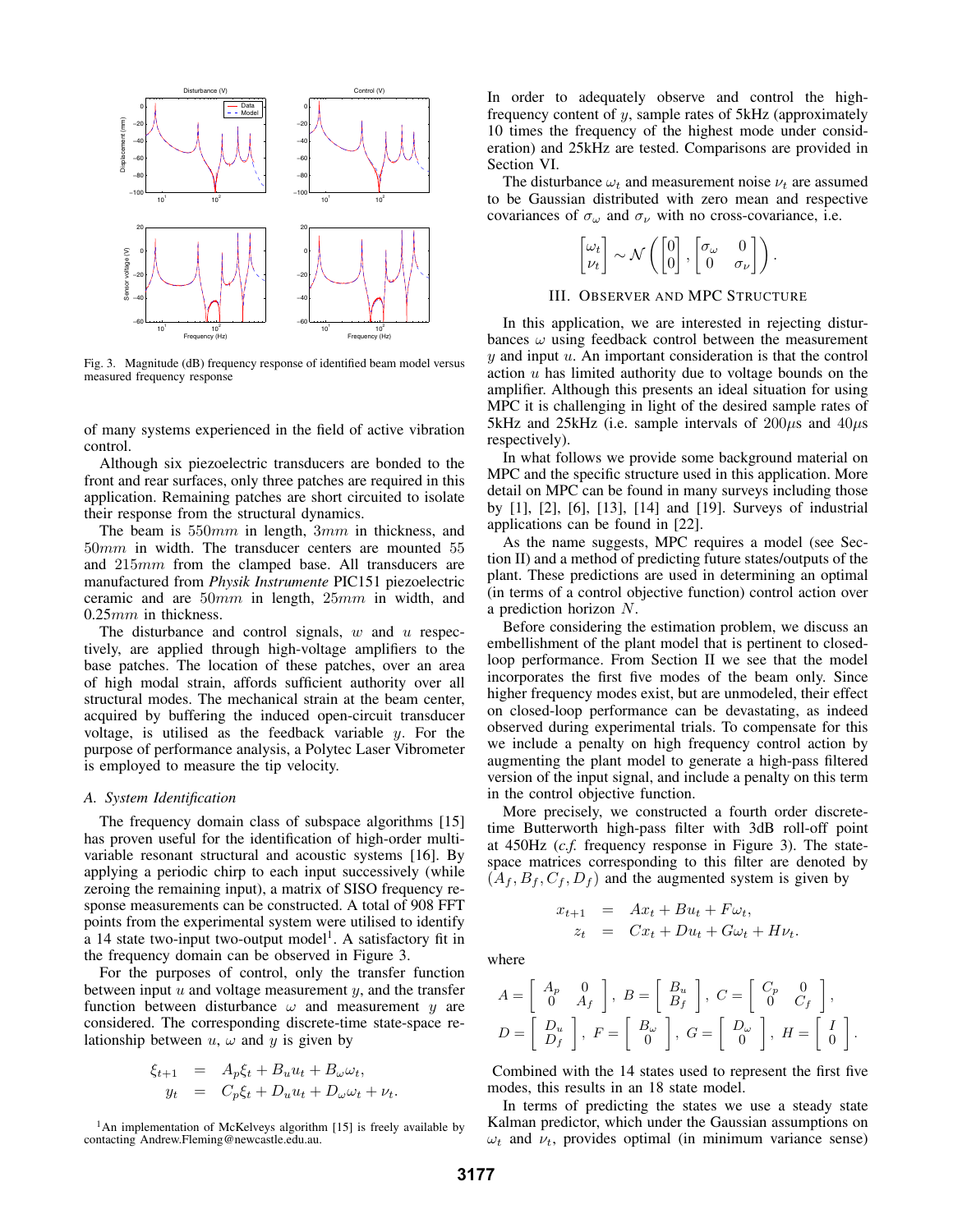

Fig. 4. Controller timing:  $T_s$  is constant and  $t_1$  and  $t_6$  are the sampling "instants".  $t_0$  (and  $t_5$ ) mark the beginning of a DAC write operation, which preempts a delay so that writing the input and reading the output occur within tolerable margins.

prediction of states and outputs. This results in a Kalman gain matrix  $L$  such that

$$
\begin{aligned}\n\widehat{x}_{t+1|t} &= A\widehat{x}_{t|t-1} + Bu_t + \left[ \begin{array}{c} L(y_t - \widehat{y}_{t|t-1}) \\ 0 \end{array} \right], \quad (1) \\
\widehat{y}_{t|t-1} &= [C_p \quad 0] \,\widehat{x}_{t|t-1} + D_u u_t, \\
L &= (A_p X C_p^T + Z) \left( C_p X C_p^T + V \right)^{-1}, \quad (2) \\
X &= W + A_p X A_p^T - L \left( C_p X C_p^T + V \right) L^T, \\
W &= B_\omega \sigma_\omega B_\omega^T, \\
V &= \sigma_\nu + \sigma_\omega D_\omega^2, \\
Z &= B_\omega \sigma_\omega D_\omega\n\end{aligned}
$$

We actually require estimates of the state/output over the entire prediction horizon from time  $t + 1$  until time  $t + N$ . Since we already have  $\hat{x}_{t+1|t}$ , the optimal estimates from time  $t + 1$  to  $t + N$  can be obtained as follows (for more detail regarding optimal prediction see e.g. [11]).

$$
\widehat{x}_{t+k+1|t} = A\widehat{x}_{t+k|t} + Bu_{t+k}, \tag{3}
$$

$$
\widehat{z}_{t+k|t} = C\widehat{x}_{t+k|t} + Du_{t+k}.
$$
 (4)

Of course, the above predictions depend on future inputs  $u_{t+1},\ldots,u_{t+N}$ , which are free variables. This is important because it enables a search for the best (according to some control objective function) sequence of future inputs.

Concerning the control objective function  $J$ , we use the following structure

$$
J(\widehat{x}_{t+1|t}, \mathbf{u}_t) \triangleq \sum_{k=1}^{\infty} ||\widehat{z}_{t+k|t}||_Q^2 + ||u_{t+k}||_R^2,
$$

where  $\mathbf{u}_t$  denotes an input sequence  $\{u_{t+1}, u_{t+2}, \ldots\}$  and  $\widehat{z}_{t+k|t}$  denotes the controlled output estimate at time  $t + k$ given input and output measurements up to and including time t. Of course this can be replaced by a finite horizon cost function with a penalty on the terminal state as follows

$$
J(\widehat{x}_{t+1|t}, \mathbf{u}_t) = ||\widehat{x}_{t+N+1|t}||_P^2 + \sum_{k=1}^N ||\widehat{z}_{t+k|t}||_Q^2 + ||u_{t+k}||_R^2,
$$

where  $N$  is called the prediction horizon and  $P$  is the solution to the following DARE,

$$
P = CTQC + ATPA - K\left(BTPB + R + DTQD\right)KT, (5)
$$

$$
K = -\left(ATPB + CTQD\right)\left(BTPB + R + DTQD\right)^{-1}.
$$
 (6)

In addition to minimising the control objective function J, it is desirable that the input signal  $u$  (see Figure 2) satisfies certain hard constraints, in this case upper and lower bounds due to amplifier voltage limits. Such constraints enter MPC in a natural manner as side conditions on the optimal control action calculation. More precisely, the optimal control action  $\mathbf{u}_t^*$  over the prediction horizon N is obtained by solving the following quadratic program given  $\hat{x}_{t+1|t}$ 

$$
\begin{array}{rcl}\n(\mathcal{MPC}): \quad \mathbf{u}_t^* & = & \arg\min_{\mathbf{u}_t} & J(\widehat{x}_{t+1|t}, \mathbf{u}_t) \\
\text{s.t.} & \mathbf{u}_t \in \mathbb{U},\n\end{array}
$$

where U is a, preferably non-empty, polyhedron. The first element of  $\mathbf{u}_t^*$ , namely  $u_{t+1}$ , is the optimal control move to be applied at the next time interval (i.e.  $t_6$  in Figure 4). At the next time interval we obtain new information about the plant output and repeat the process - see Section V for more details.

## IV. QUADRATIC PROGRAMMING SOLVER

In this Section we provide some detail on the construction, and method for solving the quadratic program  $(MPC)$ online.

To simplify subsequent notation we define a stacked version of the predicted output and terminal state and the future inputs as follows.

$$
Z_t \triangleq \begin{bmatrix} \hat{z}_{t+1|t} \\ \vdots \\ \hat{z}_{t+N|t} \\ \hat{x}_{t+N+1|t} \end{bmatrix}, \qquad U_t \triangleq \begin{bmatrix} u_{t+1} \\ \vdots \\ u_{t+N} \end{bmatrix}.
$$

From the relationships (3) and (4)

$$
Z_t = \Lambda \widehat{x}_{t+1|t} + \Phi U_t, \tag{7}
$$

.

where

$$
\Lambda \triangleq \begin{bmatrix} C & & & \\ CA & & & \\ CA^2 & & & \\ \vdots & & & \\ CA^N & & & \end{bmatrix}, \Phi \triangleq \begin{bmatrix} D & & & & \\ CB & D & & & \\ CAB & & CB & D & & \\ \vdots & & & & \ddots & \\ CA^{N-2}B & \cdots & \cdots & CB & D \\ AA^{N-1}B & \cdots & \cdots & AB & B \end{bmatrix}
$$

Using these definitions, the cost function  $J$  can be expanded to offer a more convenient quadratic form in terms of  $\hat{x}_{t+1|t}$ and  $U_t$  as

$$
J(\hat{x}_{t+1|t}, U_t) = U_t^T H U_t + 2U_t^T f + c.
$$

Here  $c$  is a constant term that may be safely ignored and the terms  $H$  and  $f$  are given by

$$
H = \Phi^T \bar{Q} \Phi + \bar{R}, \quad f = \Gamma \hat{x}_{t+1|t}, \quad \Gamma = \Phi^T \bar{Q} \Lambda, \tag{8}
$$

with

$$
\bar{Q} \triangleq \begin{bmatrix} Q \\ & \ddots \\ & & Q \\ & & P \end{bmatrix}, \quad \bar{R} \triangleq \begin{bmatrix} R \\ & R \\ & \ddots \\ & & R \end{bmatrix}
$$

It is important to note that  $H$  depends on certain matrices, namely  $A, B, C, D, Q, R$  and P that change infrequently. This means that  $H$  may, and should, be computed off-line. Furthermore, the size of this matrix is  $Nn_u \times Nn_u$ , but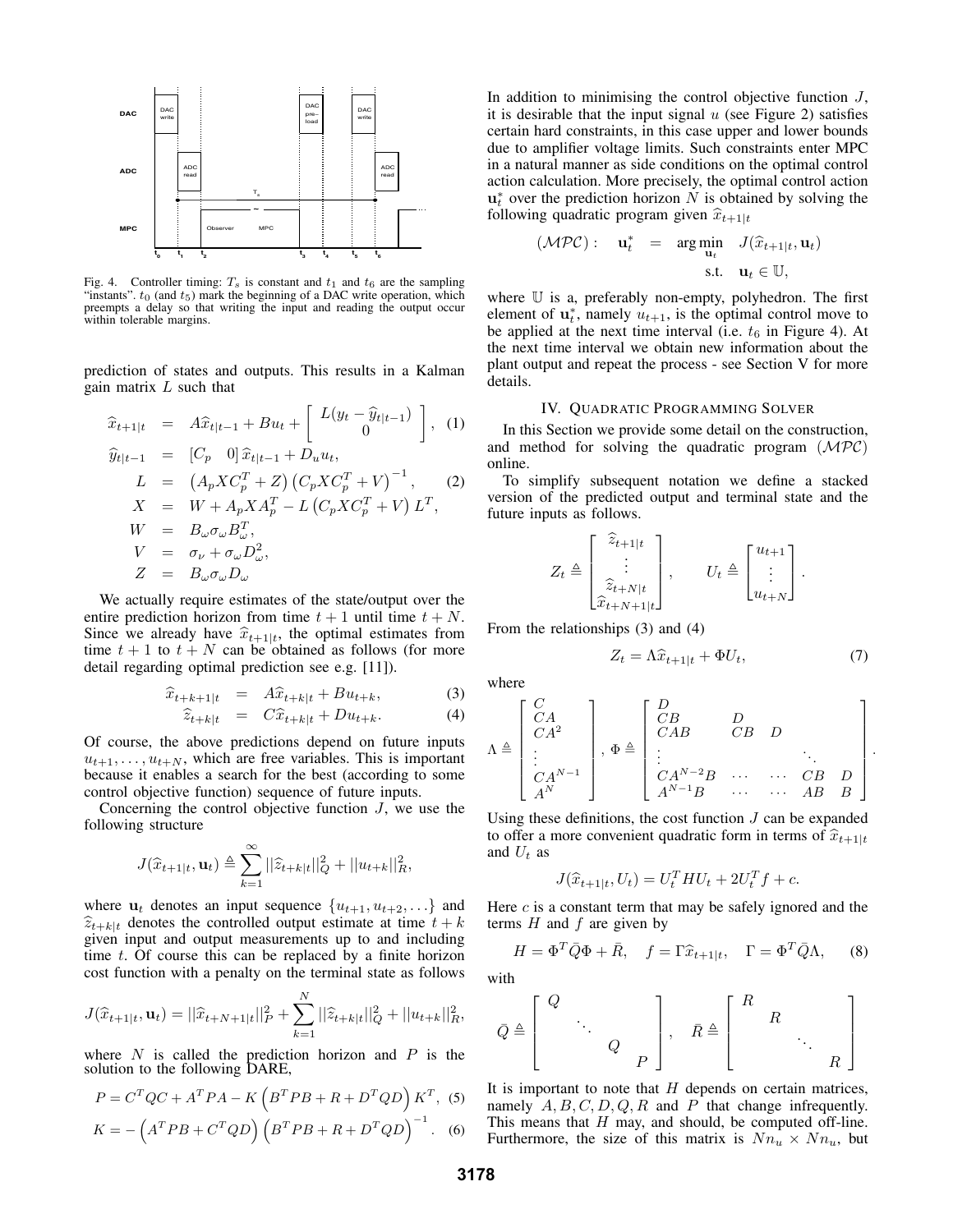only half the entries need to be stored since it is symmetric by construction. On the other hand, only part of  $f$  can be computed off-line, namely Γ, since  $\hat{x}_{t+1|t}$  is likely to change every control interval. Nevertheless,  $f$  can be computed online using a matrix vector multiplication given in (8).

In light of the above definitions,  $(MPC)$  can be equivalently stated as (where  $\hat{x}_{t+1|t}$  subsumed within f)

$$
(\mathcal{MPC}): \quad U_t^* \quad = \quad \arg\min_{U_t} \quad U_t^T H U_t + 2U_t^T f
$$
\n
$$
\text{s.t.} \quad U_t \in \bar{\mathbb{U}}
$$

Under the assumption that  $\overline{U}$  can be constructed from linear equalities and linear inequalities (i.e.  $\mathbb U$ is a polyhedron), then  $MPC$  may be solved using many quadratic programming routines - see e.g. http://www.numerical.rl.ac.uk/qp/qp.html. However, for time-critical online optimisation it is often necessary to adapt these tools in order to exploit problem structure and circumvent inapplicable preprocessing of the problem instance.

For this application we have implemented<sup>2</sup> an active-set method based on the work of [8], [20] and [23]. This method requires a positive definite Hessian matrix  $H$ ; which is automatically satisfied, for example, whenever  $R$  is positive definite. It does not require a feasible initial point (in the primal space), which simplifies the algorithm. It handles equality, general inequality and simple bound constraints in a straightforward manner. It caters for "hot starting", i.e. where previous solutions are used to initialise the algorithm (although this feature is not exploited in our implementation). Furthermore, it has been refined in the open literature and open source community for some 20 years.

The method is based on maintaining two matrices  $Z_a$  and  $R_a$  such that  $Z_a Z_a^T = H^{-1}$  and  $Z_a^T A_a = R_a$ , where the columns of  $A_a$  hold the normals to the active constraints and  $R_a$  is an upper triangular matrix. Note that since H is computed offline then  $Z_a$  can also be computed offline.

Each iteration of the algorithm involves the addition of a violated constraint - if any remain - to the active-set of constraints. There is also the possibility of dropping an already active constraint if no longer needed (i.e. an associated negative Lagrange multiplier). The implementation uses Givens rotations (see e.g. [9]) to update the matrices  $Z_a$  and  $R_a$  in a numerically robust fashion.

A common difficulty when using online optimisation algorithms is the uncertainty over solution time. Some methods offer better theoretical complexity limits than others - see e.g. [25] - however, in practice the efficacy and efficiency of an algorithm often depends on the problem instance (see e.g. [24]). In order to provide some idea of the performance of this algorithm we include a histogram of actual completion times for different horizon lengths in Section VI. Although a suitable interior-point algorithm was developed in  $C<sup>3</sup>$ , further development into assembly language is an outstanding task.

## V. IMPLEMENTATION ON DSP

Part of the philosophy when developing this controller was to ensure that the MPC algorithm including state observer and quadratic programming solver could be implemented on a standard DSP. The particular hardware used for the MPC experiments is an Analog Devices ADSP-21262 [3] evaluation kit connected to an ancillary board containing a single channel ADC (Analog-to-Digital Converter) and a single channel DAC (Digital-to-Analog Converter).

The ADSP-21262 is a 32-bit floating point DSP running at a clock speed of 200MHz. All instructions are single cycle (except division which is closer to eight) with the capability of performing 2 instructions in parallel; although this feature is not being used. All software used for online purposes was developed manually in assembler in order to minimise overhead. Furthermore, memory requirements for the algorithm fall well within the available limits of on-chip memory for this device.

For this application, as is often the case, MPC can be split into offline and online calculations. Offline calculations proceed as follows.

**Procedure 1** *Given the plant model in terms of the statespace system matrices* A, B, C, D*, compute the following:*

- 1) *Determine noise covariance terms*  $\sigma_{\omega}$  *and*  $\sigma_{\nu}$ *.*
- 2) *Calculate* L *according to Equation (2).*
- 3) *Choose the prediction horizon* N *and state and input weighting matrices* Q *and* R *according to acceptable performance. Calculate* P *according to (5).*
- 4) *Construct* H *and* Γ *according to (8).*
- 5) *Construct the constraint set* **U** *according to physical limitations and desired operating ranges.*

Once the above procedure is complete, MPC is implemented on the DSP according to the following algorithm, which is also depicted in Figure 4.

**Algorithm V.1** At each time interval t *(corresponding to*  $t_0$ ) *in Figure 4), complete the following tasks,*

- 1) *Apply the previously calculated control move*  $u_t$  *to the system (calculated as*  $u_{t+1}$  *in the previous iteration).*
- 2) *Measure the system output*  $y_t$ .
- 3) *Estimate the current state*  $\hat{x}_{t+1|t}$  *using the measured outputs and inputs according to (1).*
- 4) *Compute* f *according to (8).*
- 5) *Compute the next control move*  $u_{t+1}$  *by selecting the* first control move from  $U_t^*$ , which is obtained by *solving* MPC*.*
- 6) *Preload DAC with*  $u_{t+1}$ .

Memory requirements necessary to perform the MPC algorithm are shown in Table I, where  $n$  is the number of states,  $p$  is the number of outputs,  $m$  is the number of inputs and N is the prediction horizon.

## VI. EXPERIMENTAL RESULTS

In this section, some experimental results are presented for the cantilever beam apparatus described in Section II and the MPC algorithm described in Sections III, IV and V.

In terms of the offline procedure from Section V, we use the following values. The noise covariances are given by  $\sigma_{\omega} = 1$  and  $\sigma_{\nu} = 10^{-12}$  and the controller weighting matrices are set to  $Q = diag\{10, 100\}$  and  $R = 1$ . The constraint set U was constructed as (simple bounds on actuator voltage prior to amplification - see Section II)

$$
\mathbb{U} = \{ U \in \mathbb{R}^N : -0.2 \le U_i \le 0.2, \text{ for } i = 1, ..., N \}.
$$

<sup>2</sup>For specific details and code, please contact Adrian Wills via Adrian.Wills@newcastle.edu.au

<sup>&</sup>lt;sup>3</sup>This algorithm is based on ideas used in OOQP by [7]. In particular, Mehrotra's predictor-corrector approach [17] and Gondzio's multiple centrality correctors [10] are both employed.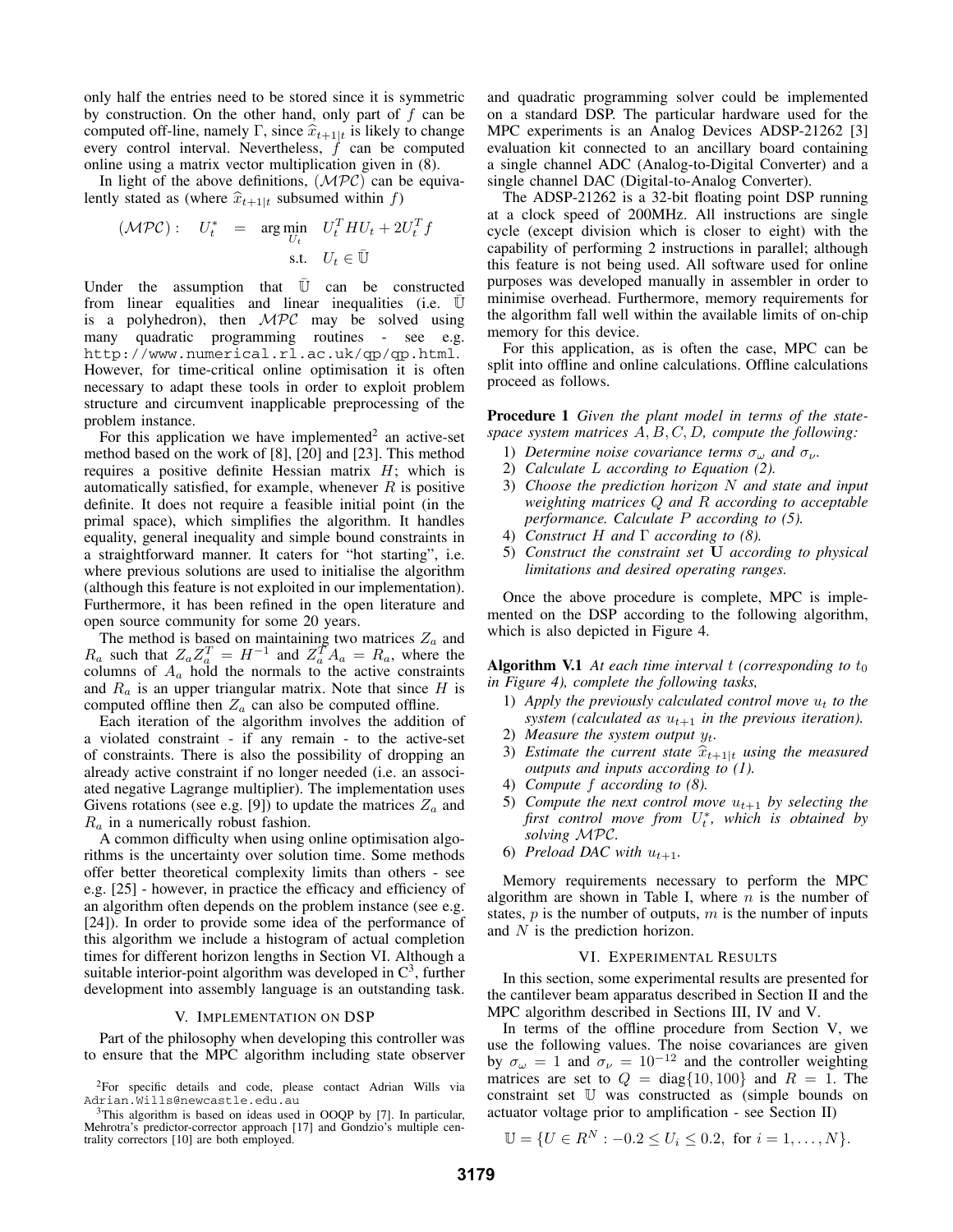The first experiment is intended to show that the controller performs to a satisfactory level in the absence of hitting constraints. To achieve this, we used a periodic chirp disturbance ranging from 5Hz to 800Hz and adjusted the disturbance gain so that actuator limits were not encountered. Figure 5 shows the open and closed loop response for this controller in both simulation and in practice. It can be seen that the controller is performing well and the match between simulation and actual results is satisfactory.

In light of this we proceeded to test the constraint handling capabilities of MPC by increasing the gain of the periodic chirp disturbance to ensure that limits were encountered.

In terms of comparing the performance we also tested an LQG controller that is "clipped" when hitting constraints. In fact, the particular LQG controller gain matrix is given by Equation (6) so that  $u_{t+1} = K\hat{x}_{t+1|t}$  is the optimal control action in the absence of constraints. Actually, by construction this control action coincides with that obtained from MPC when constraints are inactive. In fact, there exists a region for which SLQG and MPC coincide even when hitting constraints [4]. To be more precise the Saturated LQG control law (SLQG) is given by

$$
u_{t+1} = \begin{cases} 0.2 & \text{if } K\hat{x}_{t+1|t} > 0.2, \\ -0.2 & \text{if } K\hat{x}_{t+1|t} < -0.2, \\ K\hat{x}_{t+1|t} & \text{otherwise.} \end{cases}
$$

Figure 6 shows time-domain plots of the measured beam tip velocity when disturbed by a band-pass filtered step function under the control of MPC and SLQG at 5kHz sample rate with prediction horizon  $N = 12$ . To generate the filtered step function an 8th order Butterworth filter is used with pass band between 230–270Hz, which corresponds to the 4th mode - see Figure 3.

Although there is visible evidence from Figure 6 that MPC outperforms SLQG, Figure 7 confirms this by showing the output and input energy signals for a series of filtered step disturbances under both MPC and SLQG.

In order to test the limitations of the current MPC implementation, we increased the sample rate from 5kHz to 25kHz. In so doing, we are faced with the reality that not only does the available computation time decrease by a factor of 5, but the prediction horizon  $N$  needs to be increased by the same factor in order to have the same predictive capabilities as the 5kHz controller. In practice, this compounding effect forces us to reduce the prediction horizon from  $N = 12$  to  $N = 4$  instead of increasing it to  $N = 60$  - compare with Table II which shows the worst-case solution time for the QP method under different prediction horizons. Figure 8 shows the output and input energy for the case of 25kHz sampling, and as expected there is now a marginal difference between MPC and SLQG.

The above results illustrate that MPC has an associated performance benefit for this application, although some care needs to be exercised when considering the sampling interval.

In terms of solving the quadratic program online and within the chosen sampling interval, we recorded the worstcase (i.e. maximum) time to solve the QP for different prediction horizons  $N$  in Table II. For these values we considered a sample rate of 5kHz and used periodic chirp disturbance.

For each case, the controller is run for around 5 minutes (approximately 1,500,000 calls to the QP routine) and the maximum QP solve times are recorded. Also recorded in Table II are the number of times constraints were active at the solution during the test period.

Table III provides some idea of the distribution for QP solve times with prediction horizon  $N = 12$ . The disturbance signal applied is the same as for the previous test condition. Table IV shows the number of constraints active at the solution of the QP versus the number of times each case occurred.

# VII. CONCLUSION

While MPC has attracted enormous research interest, it is commonly perceived that difficulties associated with the required on-line optimisation limit their applicability. The empirical study of this issue has been a central motivation for this paper. While we believe that the achieved active structural control results are of interest in their own right, the problem was also chosen for its suitability in examining these computational overhead issues. In relation to this, a key outcome was to illustrate that using a very inexpensive hardware platform, the MPC action based on a non-trivial model (18 state), a reasonable prediction horizon (12 samples) and with constraints, can be straightforwardly computed in less than  $150\mu s$ .

With regard to this particular application, the quadratic program associated with MPC falls within a class of quadratic programs that can be modelled using a sectorbounded nonlinearity [12]. As such, standard robust stability results (including model uncertainty) are directly applicable. Although this issue falls outside the scope of this paper, it aligns well with previous work using robust control for active structures.

## VIII. ACKNOWLEDGMENTS

The authors gratefully acknowledge the help of Will Heath for technical discussions and feedback. Will's help was vital to the development of this work.

### **REFERENCES**

- [1] H. Chen and F. Allgöwer. A quasi-infinite nonlinear model predictive control scheme with guaranteed stability.<br>Automatica, 34(10): 1205–1217, 1998.<br>[2] D. W. Clarke, C. Mohtadi, and P. S. Tuffs. Generalized predictive
- 
- 148, 1987.<br>
21 Analog Devices. Evaluation Kit for ADSP-21262 SHARC Processor. http://www.analog.com, 1995-2005.<br>
31 J. De Dona, G. Goodwin, and M. Seron. Anti-windup and model predictive control: Reflections and connection
- 
- 
- [5] C. R. Fuller, S. J. Elliott, and P. A. Nelson. *Actio* Control of Vibraion. Academic Press, 1996.<br>
[6] C. E. Garcia, D. M. Prett, and M. Morari. Model predictive control: Theory and practice A survey. Automatica,<br>
2
- 
- 
- 
- 
- 
- 
- 
- 
- 
- [18] S. O. R. Moheimani, D. Halim, and A. J. Fleming. *Spatial Control of Vibration: Theory and Experiments*. World Scientific, 2003.
- [19] K. R. Muske and J. B. Rawlings. Model predictive control with linear models. *AIChE Journal*, 39(2):262–287,
- 1993. [20] M. J. D. Powell. On the Qudratic Programming Algorithm of Goldfrab and Idnani. *Mathematical Programming*
- 
- Study, 25:46-61, 1985.<br>
21 Andre Preumont. *Vibration Control of Active Structures*, volume 50 of *Solid Mechanics and its Applications*.<br>
221 S. J. Qun and T. A. Badgewell. A survey of industrial model predictive control
- 223) K. Schittkowski. OL: A Fortran code for convex quadratic programming User's guide, Report, 2003.<br>24) M. J. Todd. The many facets of linear programming. Technical report, Ithaca, NY 14853, 2000.<br>24) M. J. Todd. The m
- 
- [26] A. G. Wills and W. P. Heath. Application of barrier function model predictive control to an edible oil refining process. *Journal of Process Control*, 15(2):183–200, March 2005.